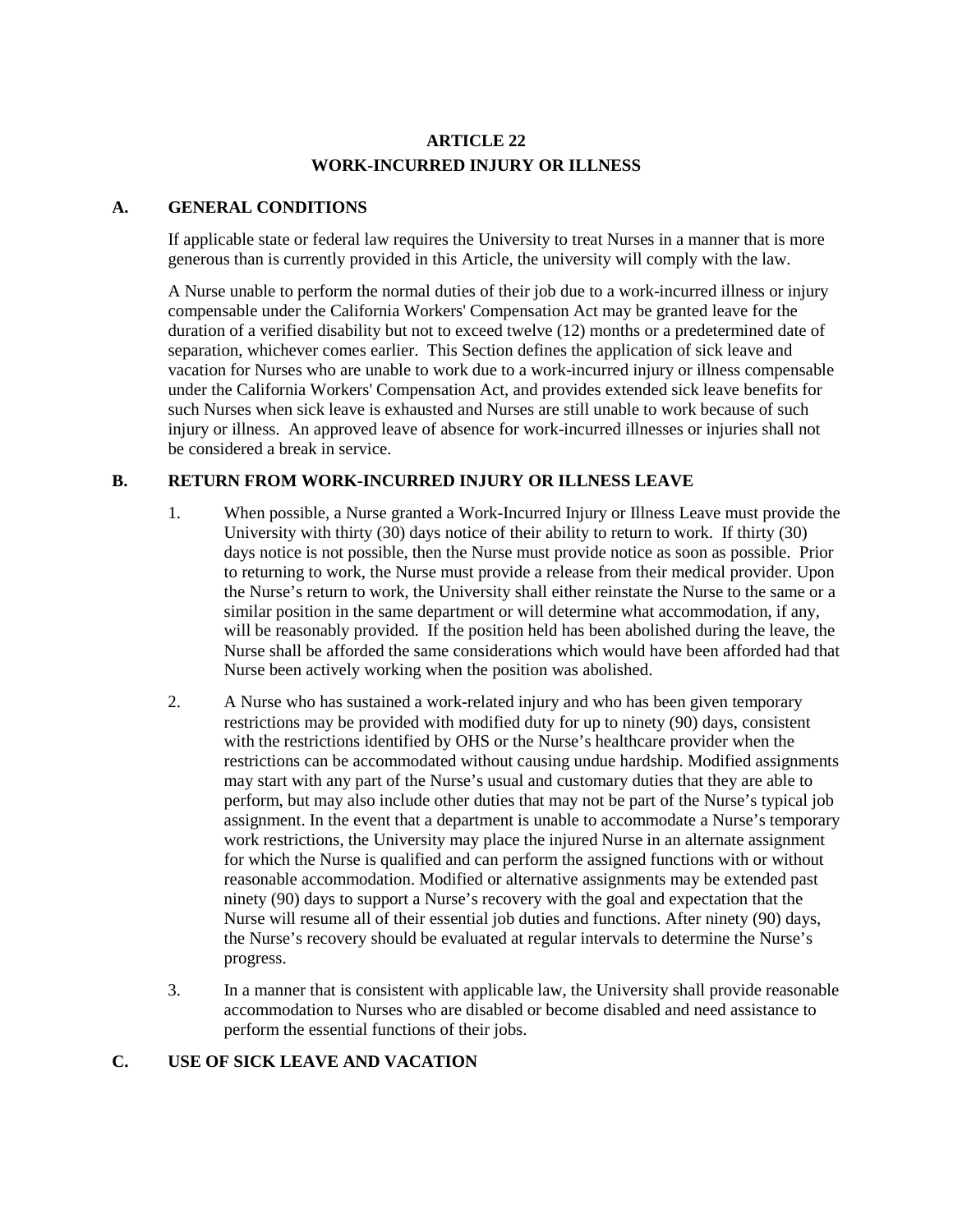- 1. A Nurse who accumulates sick leave and vacation shall be permitted to use accumulated sick leave and vacation to supplement temporary disability payments received under the California Workers' Compensation Act.
- 2. Sick leave and vacation payments shall not exceed the difference between the amount payable to the Nurse under the Workers' Compensation Act and the Nurse's regular salary.
- 3. The additional payment made to a Nurse to provide the Nurse with full salary prior to receipt of disability payments shall be deemed an advance temporary disability payment within the Workers' Compensation Act. A Nurse who receives an advance temporary disability payment shall reimburse the University for such payment. The reimbursement is used to restore the proportionate sick leave and vacation credit as appropriate.

## **D. EXTENDED SICK LEAVE**

- 1. A Nurse who is receiving temporary disability payments on account of a work-related injury or illness and who has exhausted all accumulated sick leave shall receive extended sick leave payments from the University in an amount equal to the difference between payments from Workers' Compensation and eighty percent (80%) of basic salary plus any shift differential which the Nurse would have received. If such Nurse returns to part-time University duties, the earnings plus any temporary disability payments, if less than eighty percent (80%) of basic salary plus shift differential, shall be supplemented to eighty percent (80%) by extended sick leave payments, provided the Nurse continues to be medically authorized for Workers' Compensation temporary disability. Total extended sick leave payments shall not exceed twenty-six (26) weeks for any one (1) injury or illness.
- 2. An eligible Nurse who does not have sufficient accumulated sick leave to cover the three (3) calendar days' waiting period for receiving Workers' Compensation payments shall receive extended sick leave payment to cover any part of the waiting period not covered by sick leave. Payment shall be made only after determination that the injury or illness is compensable under Workers' Compensation.
- 3. A Nurse must first exhaust all accumulated sick leave in order to be eligible for extended sick leave benefits.

### **E. EFFECT ON OTHER CONTRACT PROVISIONS**

- 1. A Nurse who is receiving temporary disability payments and supplemental sick leave or vacation as provided in §C., above, is considered on regular pay status for all purposes except completion of the probationary period. Sick leave and vacation accumulated during this period may be used as soon as they are accumulated.
- 2. A Nurse who is receiving temporary disability payments and extended sick leave benefits as provided in §D., above, is considered to be on regular pay status for all purposes except completion of the probationary period. However, sick leave and vacation accumulated during this period is credited to the Nurse only upon return to work. If a Nurse separates from University employment without returning to work, the Nurse shall be paid for vacation accrued during the period the Nurse received extended sick leave payment.
- 3. A Nurse on leave without pay and receiving temporary disability payments accumulates sick leave and vacation on the same basis as if regularly employed, but such